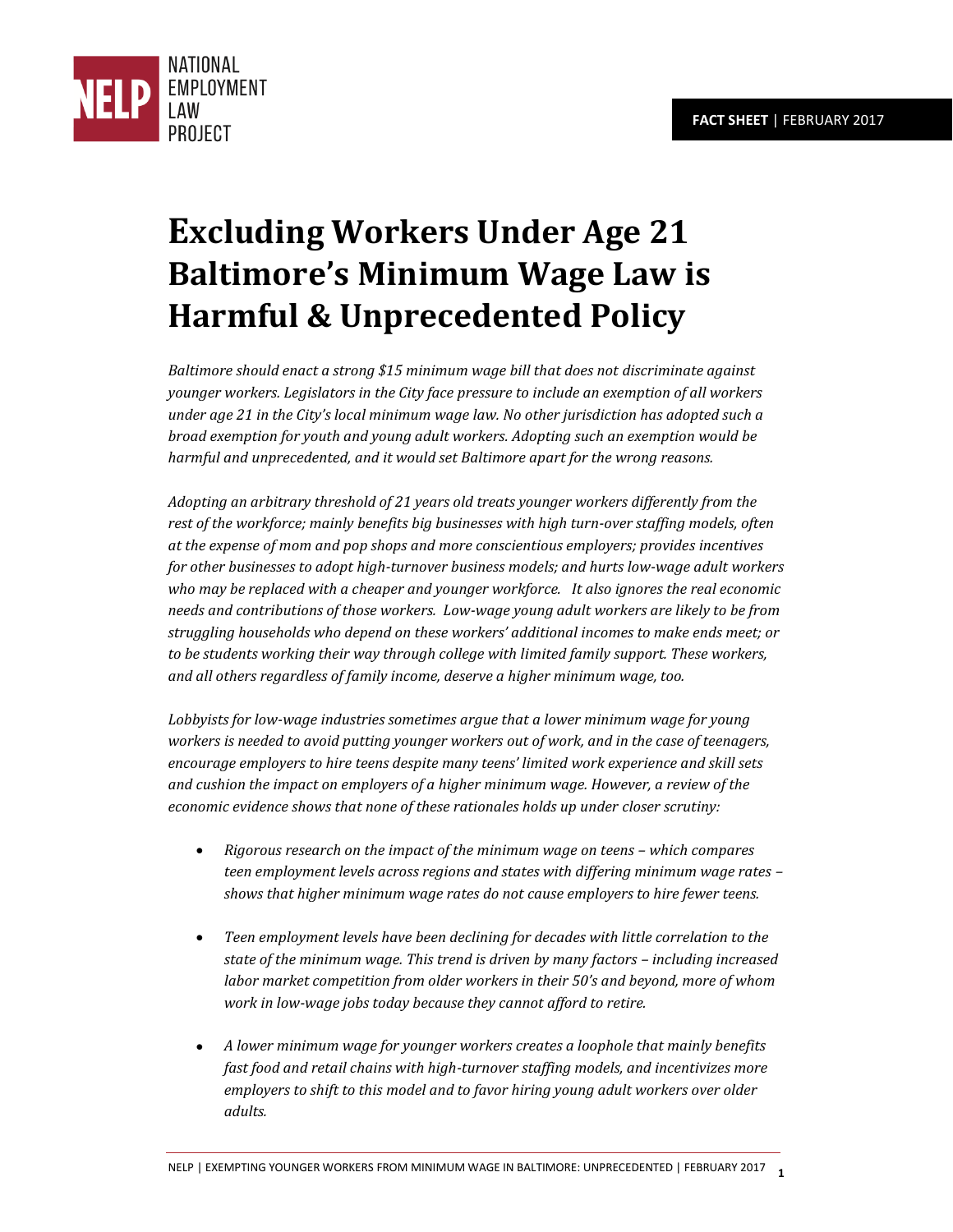**Low-Wage Young Workers are Likely to Be From Struggling Households or Employed College Students – They Deserve a Higher Minimum Wage Too** 

- Youth and young adult workers work side by side with their adult counterparts, performing the same work. There is no simply justification for excluding them from a Baltimore minimum wage.
- A substantial portion of youth and young adult workers are from struggling low- and middle-income households and their earnings provide essential income. Census data shows that the average low-wage worker in Baltimore who would benefit from a \$15 minimum wage contributes over half (54.6%) of her or his entire family's income. 1
- Additionally, in the U.S., nearly 50 percent of students pursuing a 2-year degree, and over 40 percent of students pursuing a 4-year degree work more than 35 hours per week,  $2$  as they struggle with high tuition and debt (both of which influence their ability to start a family and to buy a home). These young workers and college students deserve a higher minimum wage, which will allow them to cover more of tuition costs, finish school more quickly, and take out fewer loans.

## **An Exemption for Workers Under 21 Would Be Unprecedented, and Would Incentivize Employers to Shift to a High-Turnover Model & Hire Younger Workers Over Older Workers**

- Exempting all workers under age 21 from a minimum wage law would be unprecedented. No other jurisdiction in the country has denied a minimum wage increase to such a broad group of young people, and Baltimore should not be the first.
- A youth exemption would incentivize employers to hire young workers in the place of adults and adopt a high-turnover staffing model to maintain a young workforce.
- A broad youth exemption would therefore harm workers under the age of 21 as well as older workers who would face discrimination by employers in favor of younger workers.

## **State-of-the-Art Research Shows that Raising the Minimum Wage Does Not Cost Young Workers their Jobs**

 Economists from the University of California reviewed the impact of the minimum wage on teen employment in a state-of-the-art, peer reviewed study, "Do Minimum Wages Really Reduce Teen Employment?" <sup>3</sup> The study carefully examined the impact of all U.S. minimum wage increases between 1990 and 2009 on teen workers – including minimum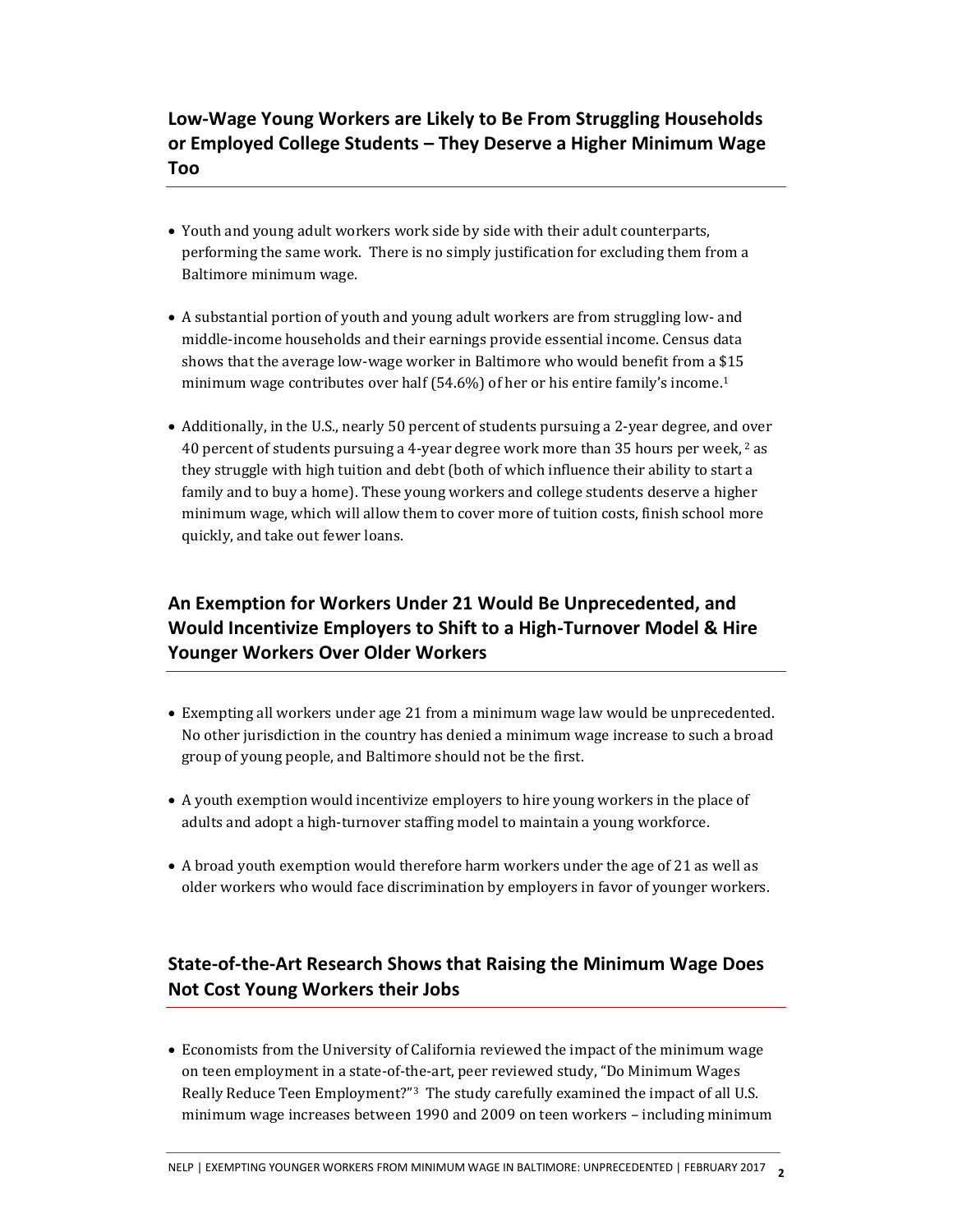wage increases implemented during times of high unemployment, such as the national recessions of 1990-1991, 2001 and 2007-2009.

- The study found that the even during downturns in the business cycle and in regions with high unemployment, the impact of minimum wage increases on teen employment is the same: negligible.<sup>4</sup>
- As Bloomberg News wrote in summarizing the study, "[This study is part of] a wave of new economic research [that] is disproving those arguments about job losses and youth employment. Previous studies tended not to control for regional economic trends that were already affecting employment levels, such as a manufacturing-dependent state that was shedding jobs. The new research looks at micro-level employment patterns for a more accurate employment picture. The studies find minimum-wage increases even provide an economic boost, albeit a small one, as strapped workers immediately spend their raises." 5

### **Declines in Youth Employment is Unrelated to Minimum Wage Levels**

- Opponents of a strong minimum wage for young workers sometimes argue that a higher minimum wage causes higher rates of youth unemployment. This is simply not the case.
- A review of the data shows that youth employment levels have been falling for decades, including a dramatic decline since 2000.6 This trend is unrelated to the minimum wage and has continued regardless of whether the minimum wage has been flat or increasing – making it clear that this decline has nothing to do with the minimum wage.<sup>7</sup>
- There are multiple reasons for this decline, including the fact that today more teens and other young workers are full-time students than in the past, and those seeking work face increasing competition from adult workers over 55, many of whom cannot afford to retire and are turning to low-wage jobs.<sup>8</sup>

## **Fast Food and Retail Chains with High-Turnover Staffing Models Would Be the Main Beneficiaries If Baltimore Adopts a Youth Exemption**

- The main beneficiaries of a \$15 minimum wage exemption for young workers are lowwage employers who have chosen a high-turnover staffing model. These are chiefly fastfood and chain retail employers who have disproportionately high rates of employee turnover – as high as 200 percent on an annual basis, according to some measures.<sup>9</sup> This means that fast-food and chain retail employers often replace their entire staff once every six months, on average.
- A \$15 minimum wage exemption for young workers under age 21 essentially creates a loophole that would allow fast food and chain retailers to pay those younger workers less than the city's minimum wage – a very substantial savings for these low-wage employers, but also an ethically questionable practice and a significant loss to low-wage workers.